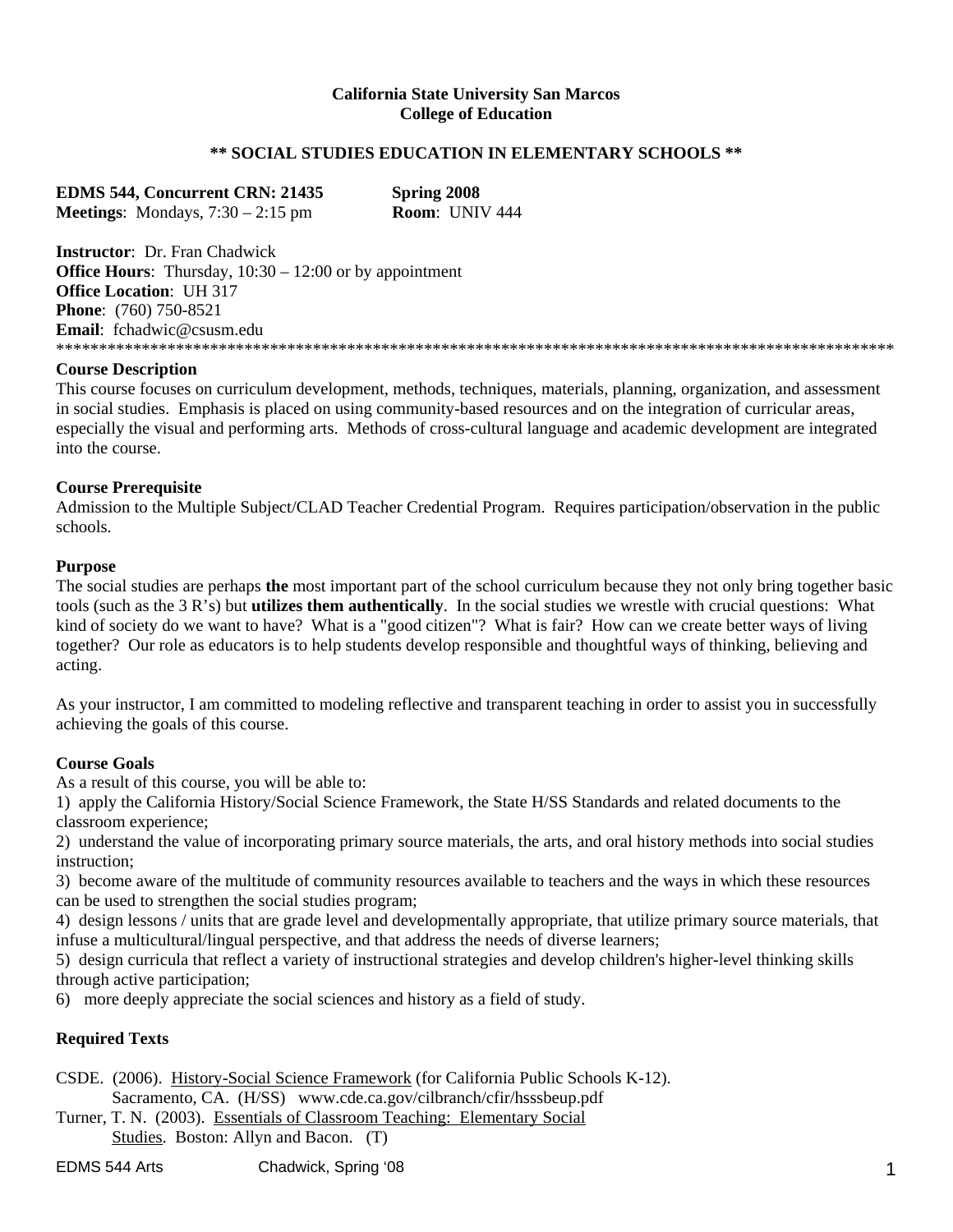### **Professionalism/Dispositions**

Because this course is part of an accredited program leading to professional certification, students are expected to demonstrate behavior consistent with a professional career. Lack of professionalism in any of the following areas will alter the final grade:

1. Attend all class meetings. Due to the dynamic and interactive nature of courses in the College of Education, all students are expected to attend all classes and participate actively. Absences and late arrivals/early departures will affect the final grade. At a minimum, students must attend more than 80% of class time, or s/he may not receive a passing grade for the course at the discretion of the instructor. Individual instructors may adopt more stringent attendance requirements. Should the student have extenuating circumstances, s/he should contact the instructor as soon as possible.

For this class, if you are absent 1 day, your highest possible grade is a B. If you are absent 2 days, regardless of the reason, your highest possible grade is a C, which means you will not pass the course. Late arrivals and early departures **will affect** your final grade. **Absences do not change assignment due dates**. Late assignments will receive a reduction in points for each day late. Notify instructor in writing (email) as soon as possible if you are absent or know in advance you will not be attending class.

2. Interact professionally and collaborate responsibly with your colleagues and professor. Teacher education is a professional preparation program and students will be expected to adhere to standards of dependability, and academic honesty. Prepare carefully for class, and be ready to discuss readings and assignments **thoughtfully.** 

3. Each written assignment is expected to have a clear organizational presentation and be free of grammar, punctuation and spelling errors. **There will be a reduction in points for grammar, punctuation and spelling errors.** 

4. Complete all assignments on time. Late assignments will receive a 20% reduction in points for each day late. Occasionally a student may be asked to revise an assignment. If so, the revised work must be submitted no later than one week after it was returned and may not be eligible for full credit. If you are absent when an assignment is due, you may submit the work via email (except for Physical Model) so it is not counted late. Please request "return receipt" from your toolbar when submitting an assignment via email due to absence. Receipt of the assignment will be returned by the instructor if this option is utilized when email is sent by student.

### **University Writing Requirement**

Every course at CSUSM must have a writing requirement of at least 2500 words. In EDMS 544, the Field Trip Project, Oral History Project, Unit Plan, Mock Interview, and Literature Connection will collectively contain a minimum of 2500 words.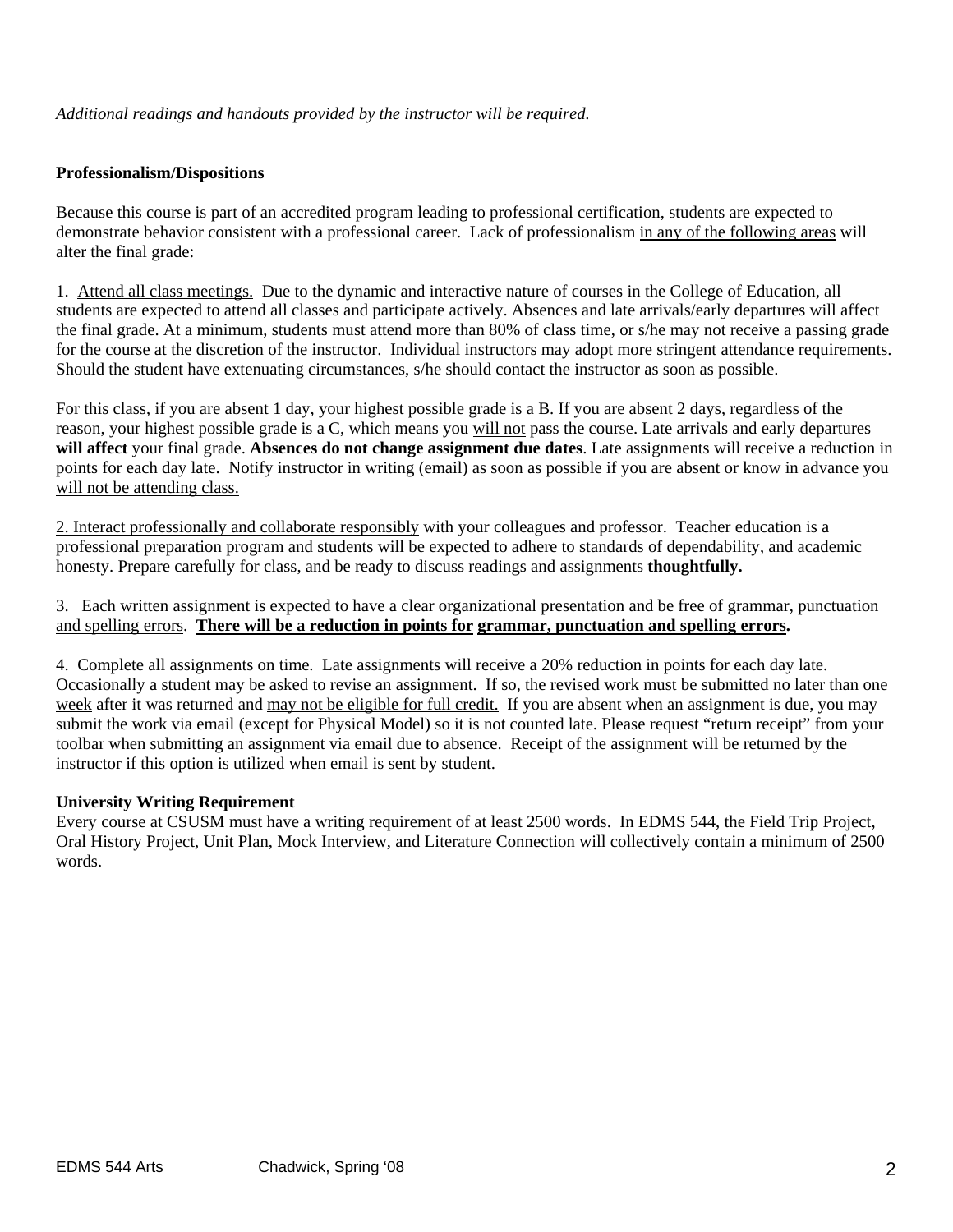## **California Commission on Teacher Credentialing**

### **Standards Alignment:**

The course objectives, assignments, and assessments have been aligned with the CTC standards for the Multiple Subjects Credential. Be sure to incorporate artifacts from this class into your final comprehensive portfolio. **Your professional portfolio (Taskstream) entries must be completed for TPE#1A, and TPE#11 in order to receive a passing grade for this course**.

### **Teacher Performance Expectation Competencies (TPE)**

The course objectives, assignments, and assessments have been aligned with the CTC standards for the Multiple Subject Credential. This course is designed to help those seeking a California teaching credential to develop the skills, knowledge and attitudes necessary to assist schools and districts in implementing effective programs for all students. The successful candidate will be able to merge theory and practice in order to realize a comprehensive and extensive educational program for all students. You will be required to formally address the following TPE's in this course in a timely manner in order to receive a passing grade:

## **TPE #1A: Subject Specific Pedagogical Skills for History/Social Science**

During interrelated activities in program coursework and fieldwork, EDMS candidates learn to:

- teach state-adopted academic content standards for students in H/SS while helping students to learn and use basic analysis skills;
- enrich the study of social studies by drawing on social science concepts, case studies and cross-cultural activities;
- incorporate basic critical thinking skills and study skills into content-based instruction; and
- utilize active forms of social studies learning, including simulations, debates, research activities and cooperative projects.

EDMS candidates begin to interrelate ideas and information within and across history/social science and other subject areas.

EDMS 544B will also take primary responsibility for addressing the content of TPE 11.

### **TPE #11: The Social Environment**

Candidates for a Teaching Credential develop and maintain clear expectations for academic and social behavior. The candidates promote student effort and engagement and create a positive climate for learning. They know how to write and implement a student discipline plan. They know how to establish rapport with all students and their families for supporting academic and personal success through caring, respect, and fairness. Candidates respond appropriately to sensitive issues and classroom discussions. They help students learn to work responsibly with others and independently. Based on observations of students and consultation with other teachers, the candidate recognizes how well the social environment maximizes academic achievement for all students and makes necessary changes.

### **CLAD Competencies** supported by this course:

Part 3: Culture and Cultural Diversity

- I.A. Definitions of culture I.C. Intragroup differences
- I.D. Physical geography and its effects on culture
- 
- II.C. How teachers can use what they learn about their students (culturally responsive pedagogy)
- 
- IV.A. Historical perspectives IV.B. Demography
- IV.C. Migration and Immigration

II.A What teachers should learn about their students II.B. How teachers can learn about their students

III.A. Concepts of cultural contact III.D. Strategies for conflict resolution

The Teacher Performance Expectations and CLAD Competencies identified above are addressed in EDMS 544B through class discussions, activities, oral/visual presentations, and written assignments.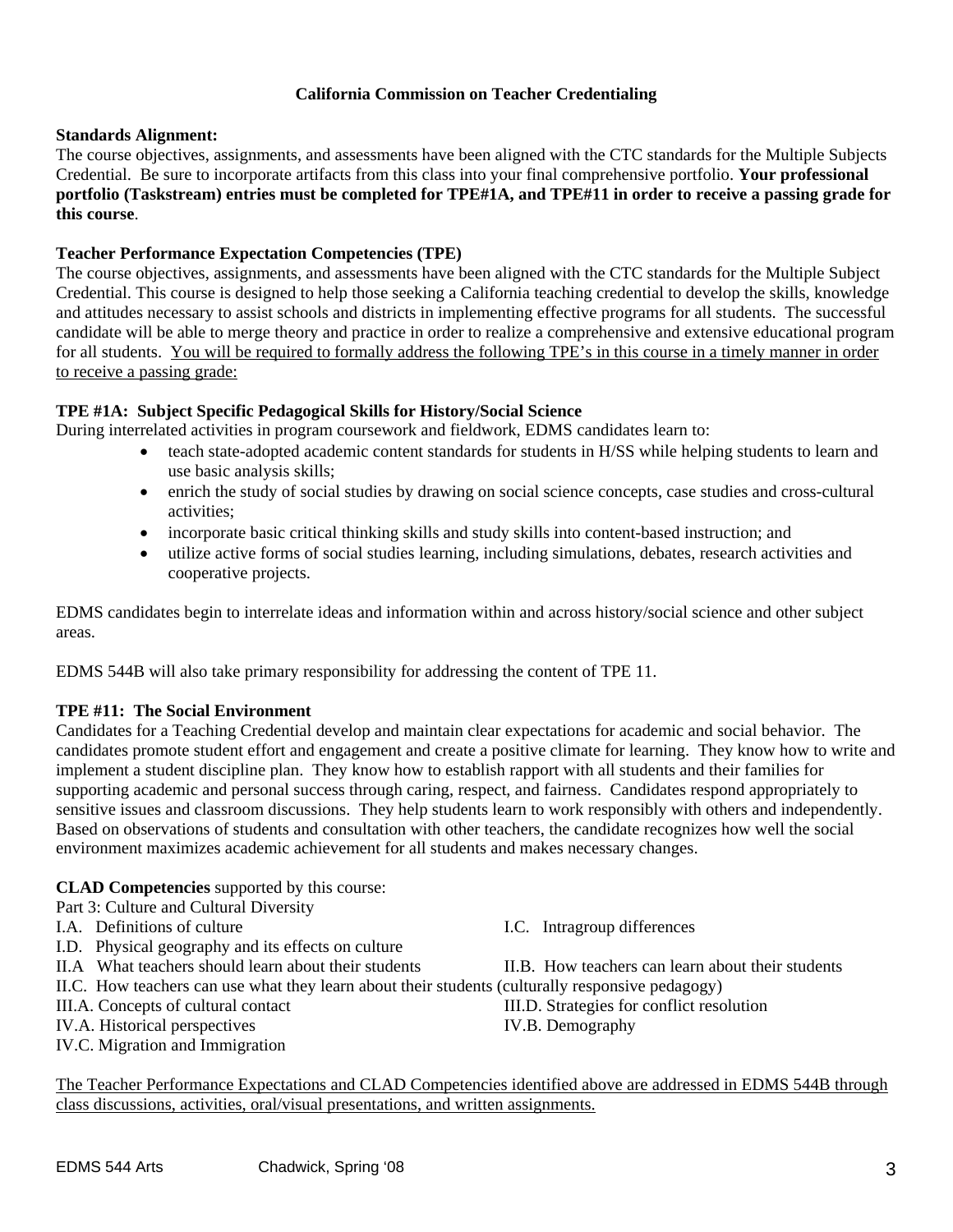## **ASSIGNMENTS**

*Detailed instructions and rubrics for some course assignments will be handed out in class. These assignments include both individual and group projects.* 

# *Reading Response Journal 15%*

The assigned readings provide an important foundation for your increasing understanding of how to effectively teach social studies. To aid you in remembering the readings, and assist you with meaningful class participation, you are asked to respond to each reading assignment by coming to class with an entry in your reading response journal (Blue Book) summarizing key points from the assigned reading for that day. Response journals will be checked randomly and may be collected at the professor's discretion. Response journals may also be referenced by you to answer openended prompts about assigned readings. Please structure each page with:

- (1) reading identification (T:8, for example),
- (2) key points from the reading (you may include graphics),
- (3) a paragraph toward the bottom that connects the reading to your perspectives/ experience,

(4) one question that the reading assignment prompts you to ask after thinking deeper about the issue.

## *Finding the Social Studies in You! A Physical Model Pass/Fail*

Have you ever tried to explain who you are through six of the social studies disciplines? For this assignment you will reintroduce yourself to a small group in our class by creating a physical model illustrating aspects of you through each of the disciplines. You may use photographs, drawings, cutouts, objects, your imagination, etc. This activity models a way to engage your students, and will demonstrate your awareness of the disciplines. Aim to present for 4-5 minutes.

### **The following assignments will link together and create a well-developed social studies unit:**

### *Literature Connection 20%*

### A wealth of children's literature exists that strongly supports the state standards for teaching social studies and is conducive to the integration of visual and performing arts. This assignment will serve as the introduction to your unit. You will select *one children's literature book* appropriate for the grade level unit you will be developing. You will be required to write a lesson plan that incorporates this book, most likely as the "hook" for the unit you will be developing. You will also be required to present your book (Book Chat) to our class with a handout, and explain how it can be used to advance children's thinking about the key social studies concept of your unit. (more details to come)

### *Community Resource / Field Trip Project 30%*

In this assignment you will explore and share information about a field trip site in San Diego County. By designing a variety of pre, during, and post-trip teaching activities, you will be able to plan an educational (rather than purely recreational) field trip that incorporates the arts in order to enhance understandings within your unit (more details to come).

### *Oral History Project*

 *5%* Collecting oral histories is an exciting way to help children understand that "history" is found all around us and is continually created. In this project, you will conduct an oral history interview and, you will *describe* an oral history project for your students addressing the essential issues of your unit.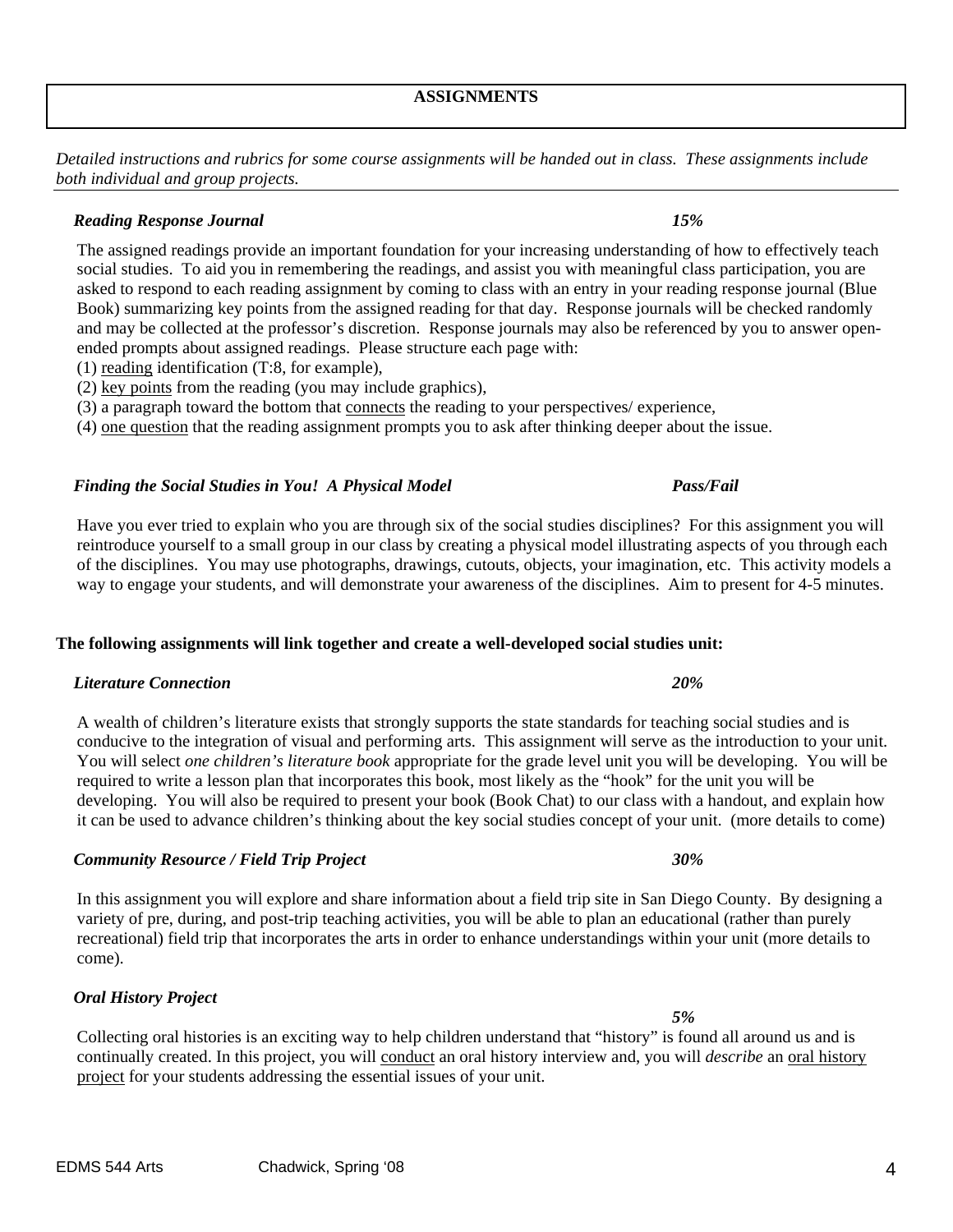The arts cohort leaves a "legacy" to the College of Education; this will be displayed at the Virginia Hansen Curriculum Center in the Kellogg Library. Work on the legacy will be supported through various methods courses this semester.

## *Mock Interview 10%*

Imagine you are at a job interview and were just asked: "How will you teach social studies in your classroom?" Knowing how to teach and structure learning in social studies, and then being able to express your understanding, can be two different abilities. In order to help you eloquently articulate the knowledge you have gained through this course, as well as enhance your educational philosophy, you will participate in a mock interview. Be prepared to describe at least five (5) of the most important concepts or ideas you have learned in EDMS 544.

# *Anticipated Schedule including due dates for assignments will be available first class session (subject to change)*

## **Assignments & Participation Percentage**

| Self Model                                    |     | P/F Intro to social science disciplines  |
|-----------------------------------------------|-----|------------------------------------------|
| Professionalism (includes taskstream entries) | 15% |                                          |
| Reading Response Journal                      |     | 15% Connects to text reading assignments |
| Unit Plan                                     | P/F |                                          |
| <b>Literature Connection</b>                  | 20% |                                          |
| Community Field Trip                          | 30% |                                          |
| <b>Oral History Project</b>                   | 5%  | In class                                 |
| Legacy Project                                | 5%  |                                          |
| Mock Interview                                | 10% | Summary of class                         |

# **Grading Scale:**

Assignments will be scored (1-4), using rubrics listing specific criteria to be addressed. Rubrics will be sent to students with each assignment. Assignments are weighted as listed above. The Unit Plan is P/F; the extent to which you apply yourself with the plan will allow for more in-depth projects, which are graded. The Self Model is also P/F, and is indicative of your level of professionalism.

# **Exemplary "A" Students**

1. Demonstrate **serious** commitment to their learning, making full use of the learning opportunities available and searching out the implications of their learning for future use.

2. Complete all assignments thoroughly and thoughtfully toward the goal of developing an in-depth social studies unit, receiving 3.5-4.0 averages on all assignments.

3. Make insightful connections between all assignments and their developing overall understanding of social studies concepts; they continually question and examine assumptions in a genuine spirit of inquiry.

4. Students show a high level of achievement of course goals.

# **"B" Students**

1. Simply comply with the course requirements and expectations.

2. Complete all assignments, usually thoroughly and thoughtfully, receiving 2.7 -3.4 average on all assignments.

3. Usually connect assignments to their developing overall understanding of social studies concepts; may be satisfied with accepting their learning as it is received without deeply examining assumptions or seeking a higher level of understanding of the implications.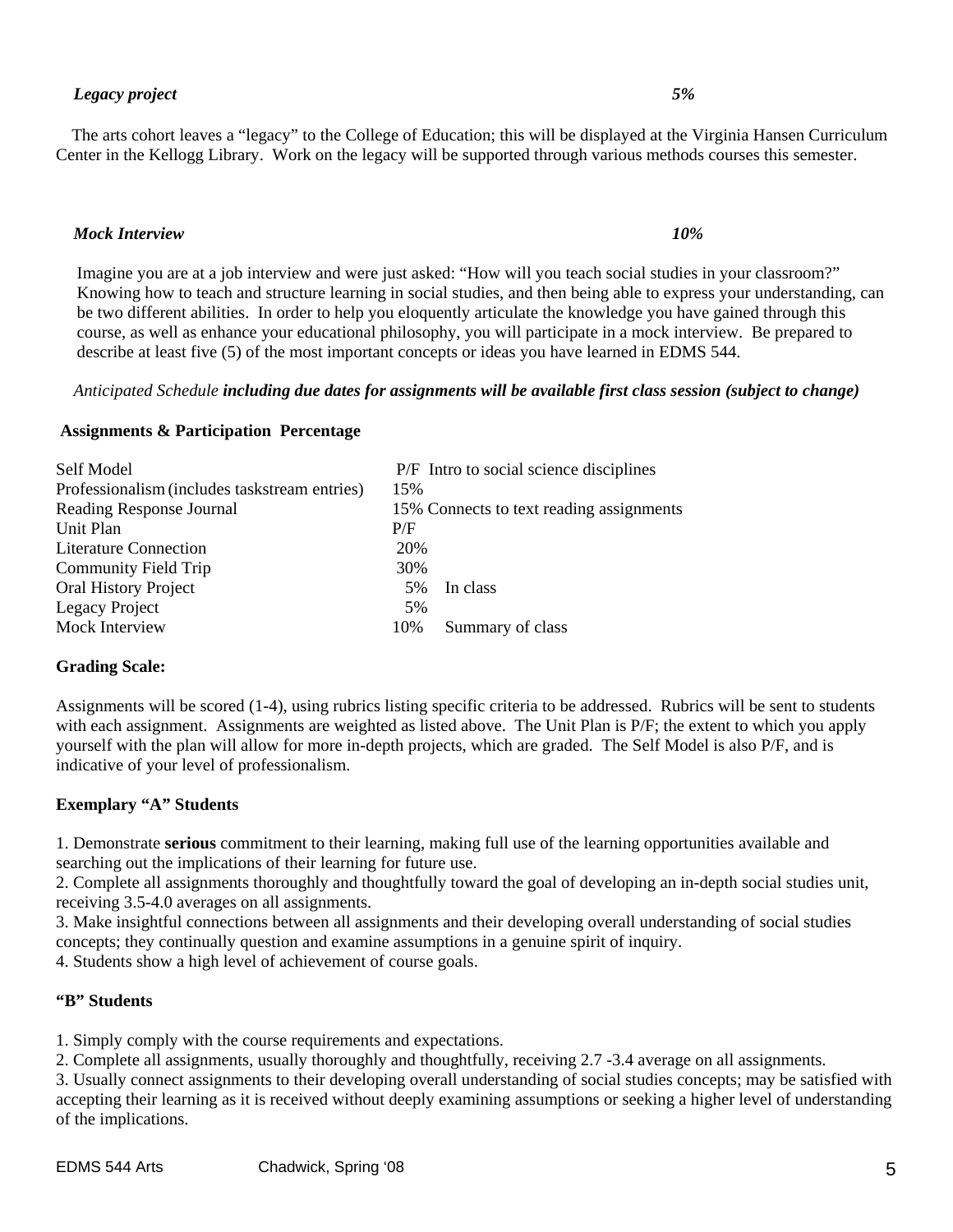4. Students show reasonable achievement of course goals.

# **"C" Students**

1. Demonstrate an inconsistent level of compliance to course requirements and expectations.

2. Complete all assignments with limited thoroughness and thoughtfulness, receiving 1.7-2.6 average on all assignments.

3. Make limited connections between assignments and their developing overall understanding of social studies concepts; may not be open to examining assumptions or implications and may actually dismiss the importance of the understanding of social studies concepts.

4. Attempt, but show limited progress in achieving course goals.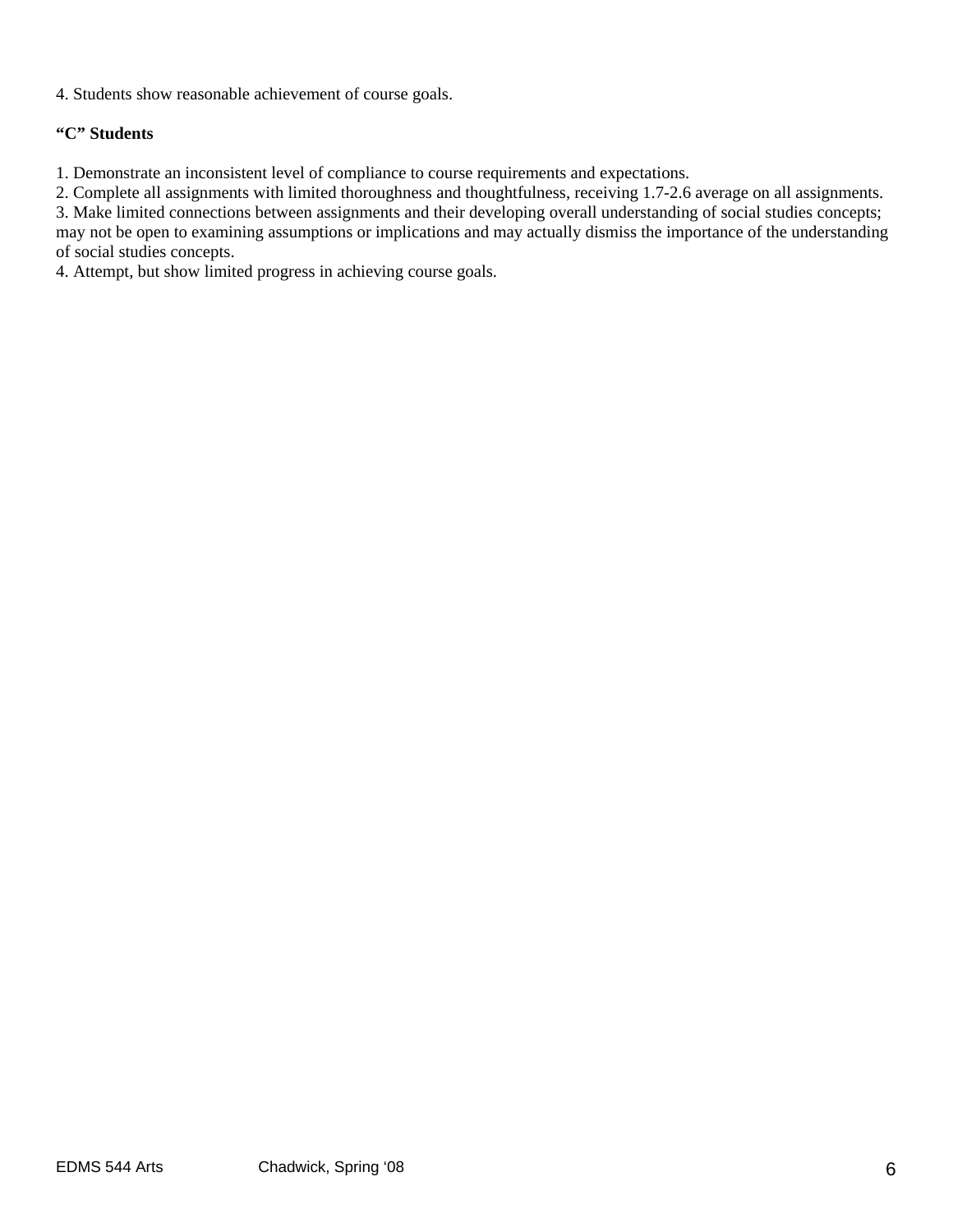### California State University San Marcos COLLEGE OF EDUCATION

### **Mission Statement**

The mission of the College of Education Community is to collaboratively transform public education by preparing thoughtful educators and advancing professional practices. We are committed to diversity, educational equity, and social justice, exemplified through reflective teaching, life-long learning, innovative research, and ongoing service. Our practices demonstrate a commitment to student-centered education, diversity, collaboration, professionalism, and shared governance.

*(adopted by COE Governance Community October, 1997)*

# **Attendance Policy**

Due to the dynamic and interactive nature of courses in the College of Education, all students are expected to attend all classes and participate actively. At a minimum, students must attend more than 80% of class time, or s/he **may not receive a passing grade** for the course at the discretion of the instructor. Individual instructors may adopt more stringent attendance requirements. Should the student have extenuating circumstances, s/he should contact the instructor as soon as possible. *(Approved: 12/19/97)* 

## **Students with Disabilities Requiring Reasonable Accommodations**

Students must be approved for services by providing appropriate and recent documentation to the Office of Disable Student Services (DSS). This office is located in Craven Hall 5205, and can be contacted by phone at (760) 750-4905, or TTY (760) 750-4909. Students authorized by DSS to receive reasonable accommodations should meet with their instructor during office hours or, in order to ensure confidentiality, in a more private setting.

### **Authorization to Teach English Learners**

This credential program has been specifically designed to prepare teachers for the diversity of languages often encountered in California public school classrooms. The authorization to teach English learners is met through the infusion of content and experiences within the credential program, as well as additional coursework. Students successfully completing this program receive a credential with authorization to teach English learners. *(Approved by CCTC in SB 2042 Program Standards, August 02)*

### **CSUSM Academic Honesty Policy**

"Students will be expected to adhere to standards of academic honesty and integrity, as outlined in the Student Academic Honesty Policy. All written work and oral assignments must be original work. All ideas/materials that are borrowed from other sources must have appropriate references to the original sources. Any quoted material should give credit to the source and be punctuated with quotation marks.

Students are responsible for honest completion of their work including examinations. There will be no tolerance for infractions. If you believe there has been an infraction by someone in the class, please bring it to the instructor's attention. The instructor reserves the right to discipline any student for academic dishonesty in accordance with the general rules and regulations of the university. Disciplinary action may include the lowering of grades and/or the assignment of a failing grade for an exam, assignment, or the class as a whole."

Incidents of Academic Dishonesty will be reported to the Dean of Students. Sanctions at the University level may include suspension or expulsion from the University.

### **Plagiarism:**

As an educator, it is expected that each student will do his/her own work, and contribute equally to group projects and processes. Plagiarism or cheating is unacceptable under any circumstances. If you are in doubt about whether your work is paraphrased or plagiarized see the Plagiarism Prevention for Students website http://library.csusm.edu/plagiarism/index.html. If there are questions about academic honesty, please consult the University catalog.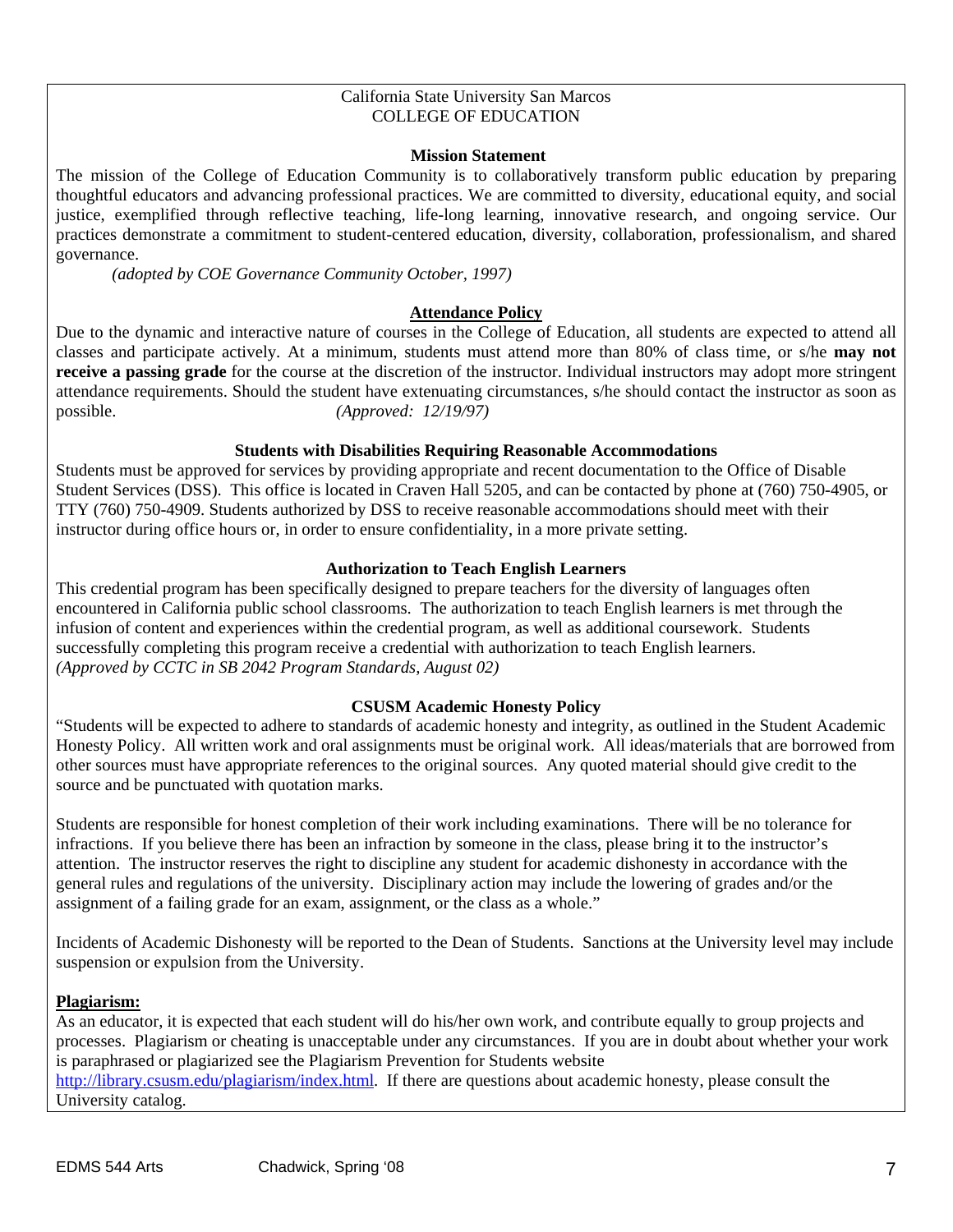# **SB 2042 - AUTHORIZATION TO TEACH ENGLISH LEARNERS COMPETENCIES**

| PART 1:<br><b>LANGUAGE STRUCTURE AND</b><br>FIRST- AND SECOND-LANGUAGE<br><b>DEVELOPMENT</b>                                                       | PART 2:<br><b>METHODOLOGY OF</b><br><b>BILINGUAL, ENGLISH</b><br><b>LANGUAGE DEVELOPMENT,</b><br><b>AND CONTENT INSTRUCTION</b> | PART 3:<br><b>CULTURE AND</b><br><b>CULTURAL DIVERSITY</b>                                             |
|----------------------------------------------------------------------------------------------------------------------------------------------------|---------------------------------------------------------------------------------------------------------------------------------|--------------------------------------------------------------------------------------------------------|
| I. Language Structure and Use:<br><b>Universals and Differences</b><br>(including the structure of English)                                        | I. Theories and Methods of<br><b>Bilingual Education</b>                                                                        | I. The Nature of Culture                                                                               |
| The sound systems of language<br>А.<br>(phonology)                                                                                                 | А.<br>Foundations                                                                                                               | Definitions of culture<br>А.                                                                           |
| Word formation (morphology)<br>В.                                                                                                                  | Organizational models: What works<br>В.<br>for whom?                                                                            | В.<br>Perceptions of culture                                                                           |
| C.<br>Syntax                                                                                                                                       | C.<br>Instructional strategies                                                                                                  | C.<br>Intra-group differences (e.g., ethnicity,<br>race, generations, and micro-cultures)              |
| Word meaning (semantics)<br>D.                                                                                                                     | II. Theories and Methods for Instruction<br>In and Through English                                                              | D.<br>Physical geography and its effects on<br>culture                                                 |
| Language in context<br>Е.                                                                                                                          | Teacher delivery for both English<br>А.<br>language development and content<br>instruction                                      | Cultural congruence<br>Е.                                                                              |
| Written discourse<br>F.                                                                                                                            | Approaches with a focus on English<br>В.<br>language development                                                                | II. Manifestations of Culture: Learning<br><b>About Students</b>                                       |
| Oral discourse<br>G.                                                                                                                               | C. Approaches with a focus on content<br>area instruction (specially designed<br>academic instruction delivered in<br>English)  | What teachers should learn about their<br>А.<br>students                                               |
| Nonverbal communication<br>Н.                                                                                                                      | Working with paraprofessionals<br>D.                                                                                            | В.<br>How teachers can learn about their<br>students                                                   |
| Language Change<br>L.                                                                                                                              |                                                                                                                                 | How teachers can use what they learn<br>C.<br>about their students (culturally<br>responsive pedagogy) |
| II. Theories and Factors in First- and<br><b>Second-Language Development</b>                                                                       | III. Language and Content Area<br><b>Assessment</b>                                                                             | <b>III. Cultural Contact</b>                                                                           |
| Historical and current theories and<br>А.<br>models of language analysis that have<br>implications for second-language<br>development and pedagogy | Purpose<br>А.                                                                                                                   | Concepts of cultural contact<br>А.                                                                     |
| <b>B.</b> Psychological factors affecting first- and<br>second-language development                                                                | Methods<br>В.                                                                                                                   | В.<br>Stages of individual cultural contact                                                            |
| Socio-cultural factors affecting first- and<br>C.<br>second-language development                                                                   | C. State mandates                                                                                                               | C. The dynamics of prejudice                                                                           |
| Pedagogical factors affecting first- and<br>D.<br>second-language development                                                                      | Limitations of assessment<br>D.                                                                                                 | Strategies for conflict resolution<br>D.                                                               |
| Political factors affecting first- and<br>Е.<br>second-language development                                                                        | Е.<br><b>Technical concepts</b>                                                                                                 | IV. Cultural Diversity in U.S. and CA                                                                  |
|                                                                                                                                                    |                                                                                                                                 | <b>Historical perspectives</b><br>Α.                                                                   |
|                                                                                                                                                    |                                                                                                                                 | Demography<br>В.                                                                                       |
|                                                                                                                                                    |                                                                                                                                 | Migration and immigration<br>C.                                                                        |